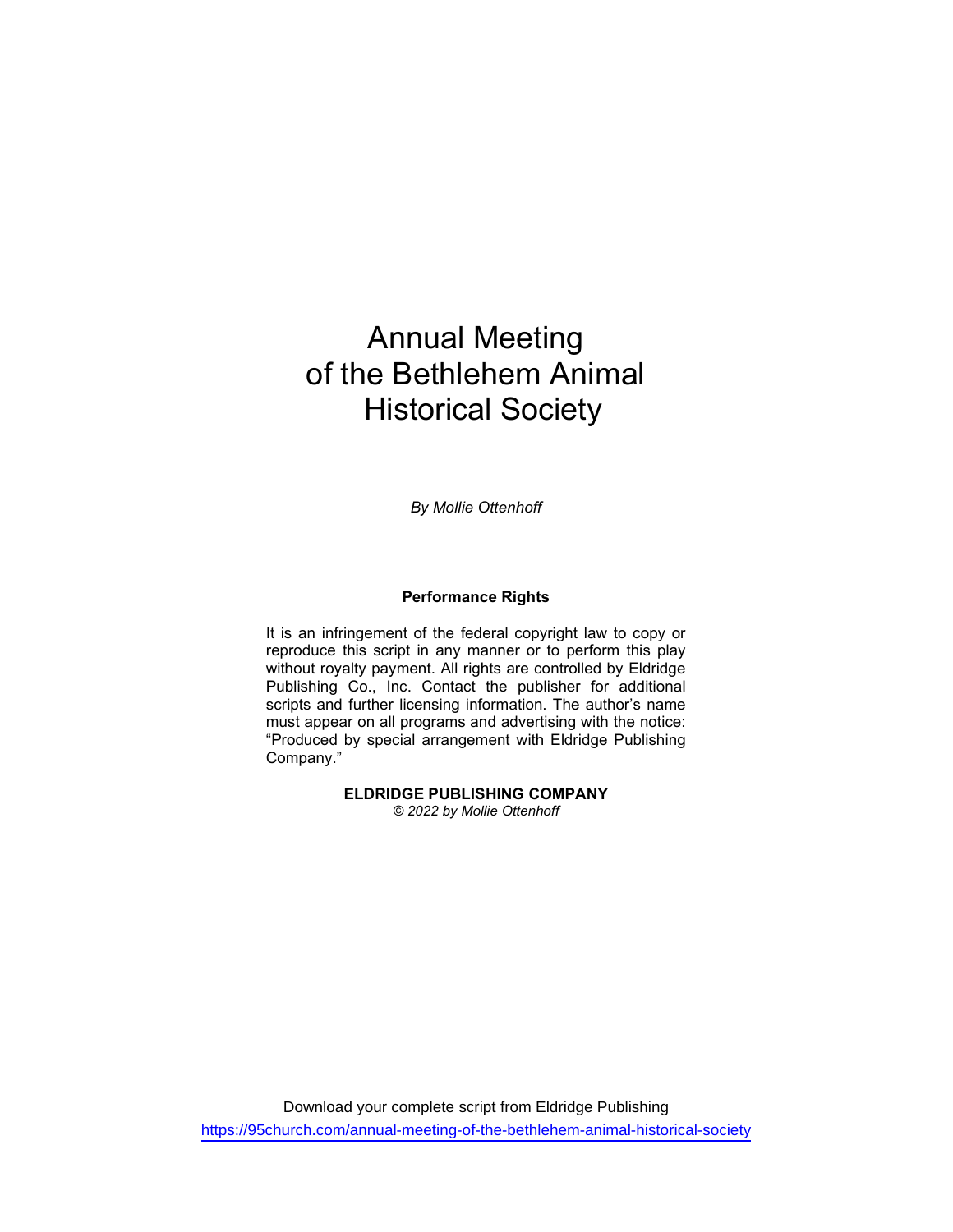Annual Meeting of the Bethlehem Animal Historical Society - 2 -

### STORY OF THE PLAY

It's the greatest story ever told! Well, sort of…. Grade school student Miley accidentally ends up at the annual meeting of the Bethlehem Animal Historical Society. The animals are retelling the story of a miracle night witnessed by their ancestors thousands of years ago in Bethlehem. Only, as they begin to act it out, Miley realizes they may have some of the details and focus wrong. Can Miley help them understand the real meaning and importance of that fateful night? The animals are shocked to find out the peacock is not the star, the donkey doesn't win a medal for a race, and the Holy Family didn't choose the stable! This show is fun for the cast and audience alike, with lots of humor, evenly featured characters, and action sequences. It includes several hymns/carols (some with mixed up words!) to satisfy that Christmas desire, and a "Joy to the World" and goodwill-to-all messaging for the big finish. Don't miss this hilarious twist on the pageant! About 40 minutes.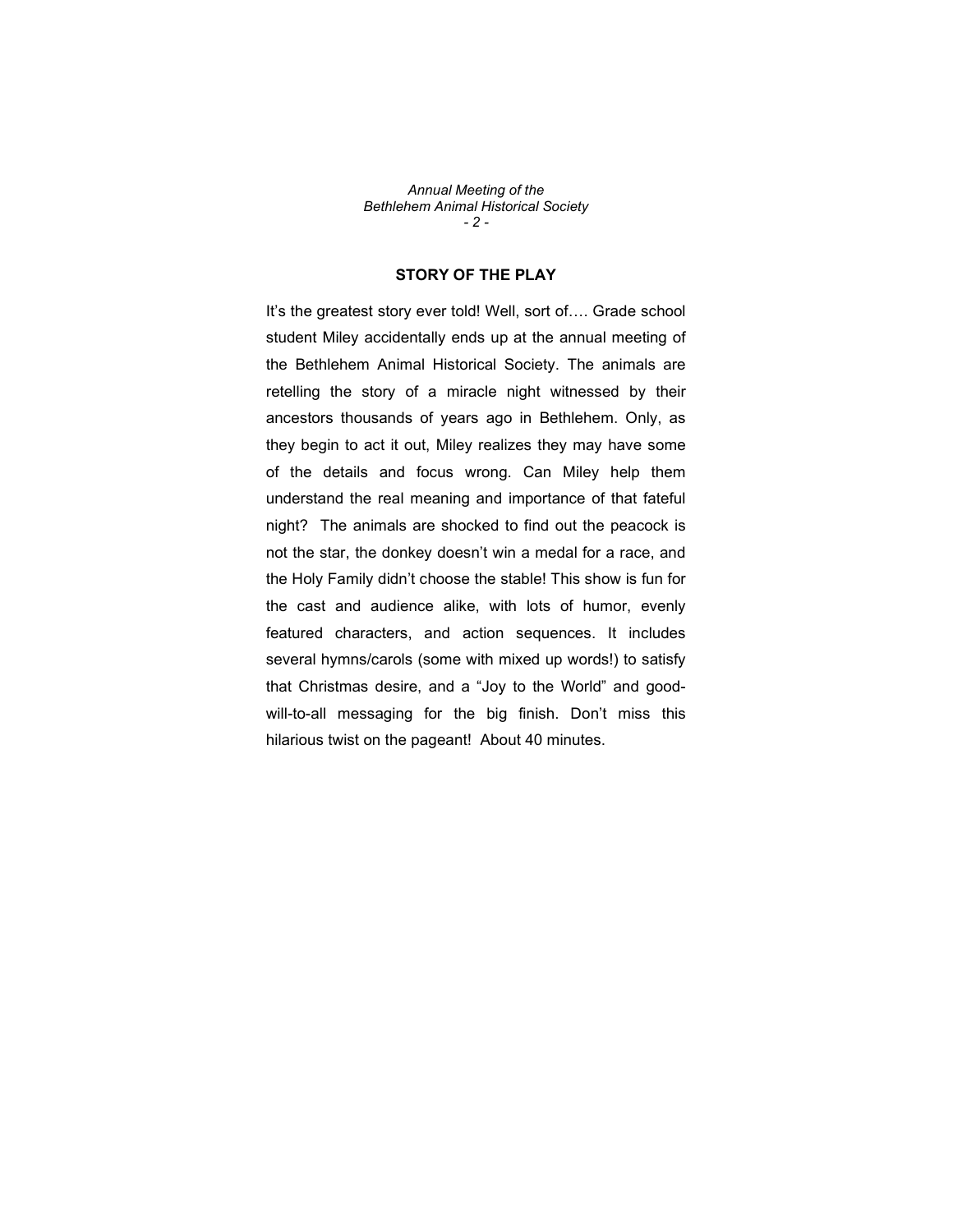Annual Meeting of the Bethlehem Animal Historical Society - 3 -

## CAST OF CHARACTERS

Gender-flexible cast of 12 (with ensemble opportunities)

MILEY: Grade school student.

BOBO HEEHAW: Spunky donkey who has a famous line of animal ear accessories.

TESS: Cow 1, cheery. Twins with Bess.

**BESS:** Cow 2, cheery. Twins with Tess.

TIPPY: Cow 3, super hyper and energetic.

BUFF: Cow 4, constantly working out to stay "lean."

FRANCES: Sheep 1, runs the meeting. A real power-suit sheep.

CARL: Sheep 2, thinks he knows a lot about humans.

WALTER: Sheep 3, a real pair with Carl.

GLORIA: Dove 1, British accent, very proper. Constantly mistaken for a pigeon.

UNCLE PIGEON: Dove 2, a bird of few words. Mob boss type.

BEA PEACOCK: Very showy and uppity about her legacy of being descended from the glowing peacocks of the story. ENSEMBLE: As additional animals, choir, or soloist.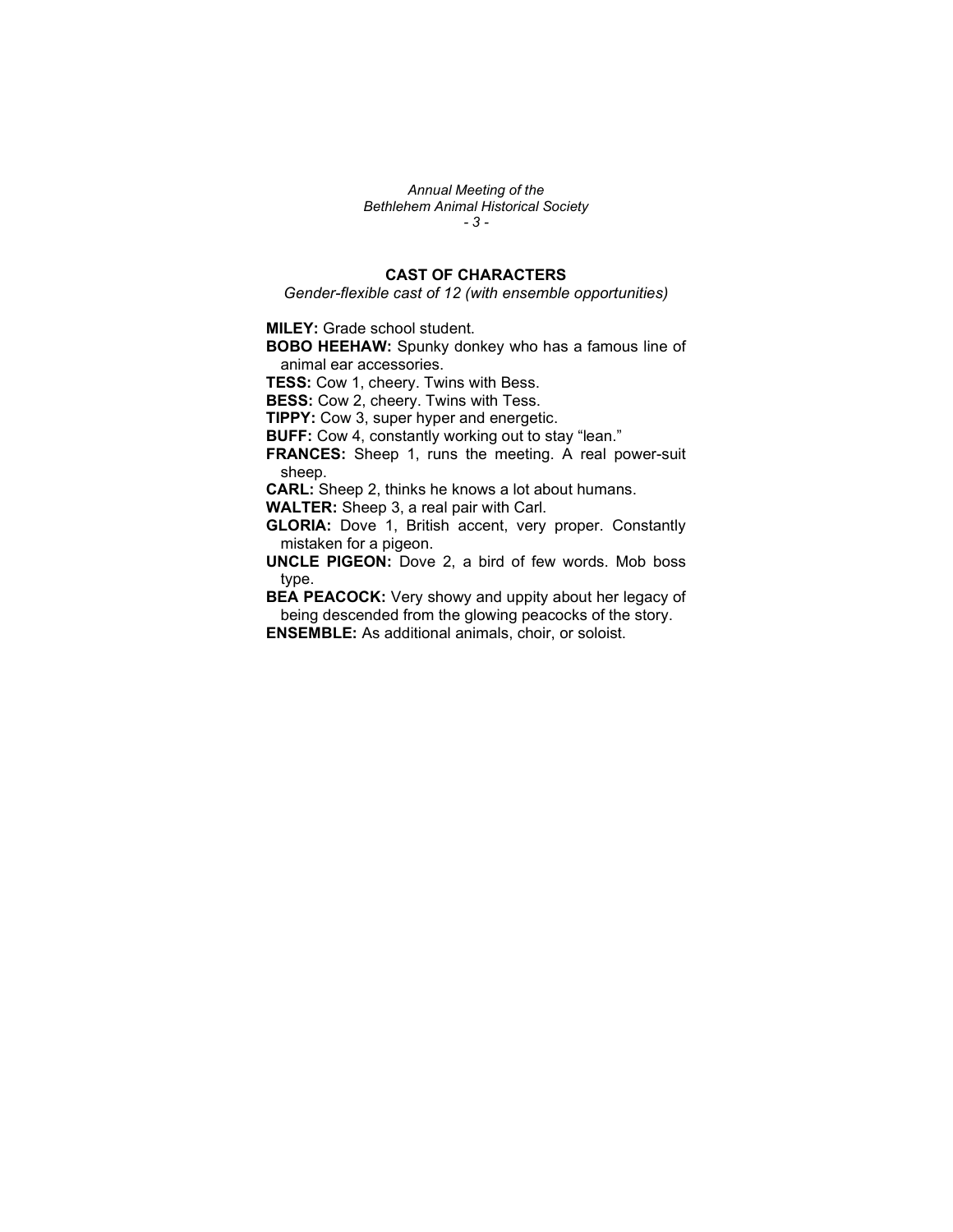Annual Meeting of the Bethlehem Animal Historical Society - 4 -

#### PRODUCTION NOTES

This show can be as elaborate or simple as a church would like to be with scenery, props, and costuming.

#### SYNOPSIS OF SCENES

For rehearsal purposes as the action should be continuous.

Scene 1: Miley accidentally crashes the meeting

Scene 2: The Strongest Donkey

Scene 3: The Singing Cow

Scene 4: The Shining Peacock Scene 5: The Ending Is the New Beginning

#### SETTING

A conference room

#### PROPS

Phones, various costume accessories (donkey ears, blue scarf, cow ears, peacock masks, halo, and mirror), a big box labeled: "B.A.H.S. Props" (microphone, stopwatch, medal, winner podium, baby doll, flashlights, and a Bible)

#### **SONGS**

Depending on cast size, you can have characters sing the songs, a soloist, or ensembles.

To the tune of O Little Town of Bethlehem To the tune of Friendly Beasts To the tune of Away in a Manger To the tune of Angels We Have Heard on High O Come All Ye Faithful Silent Night - or- Away in a Manger Joy to the World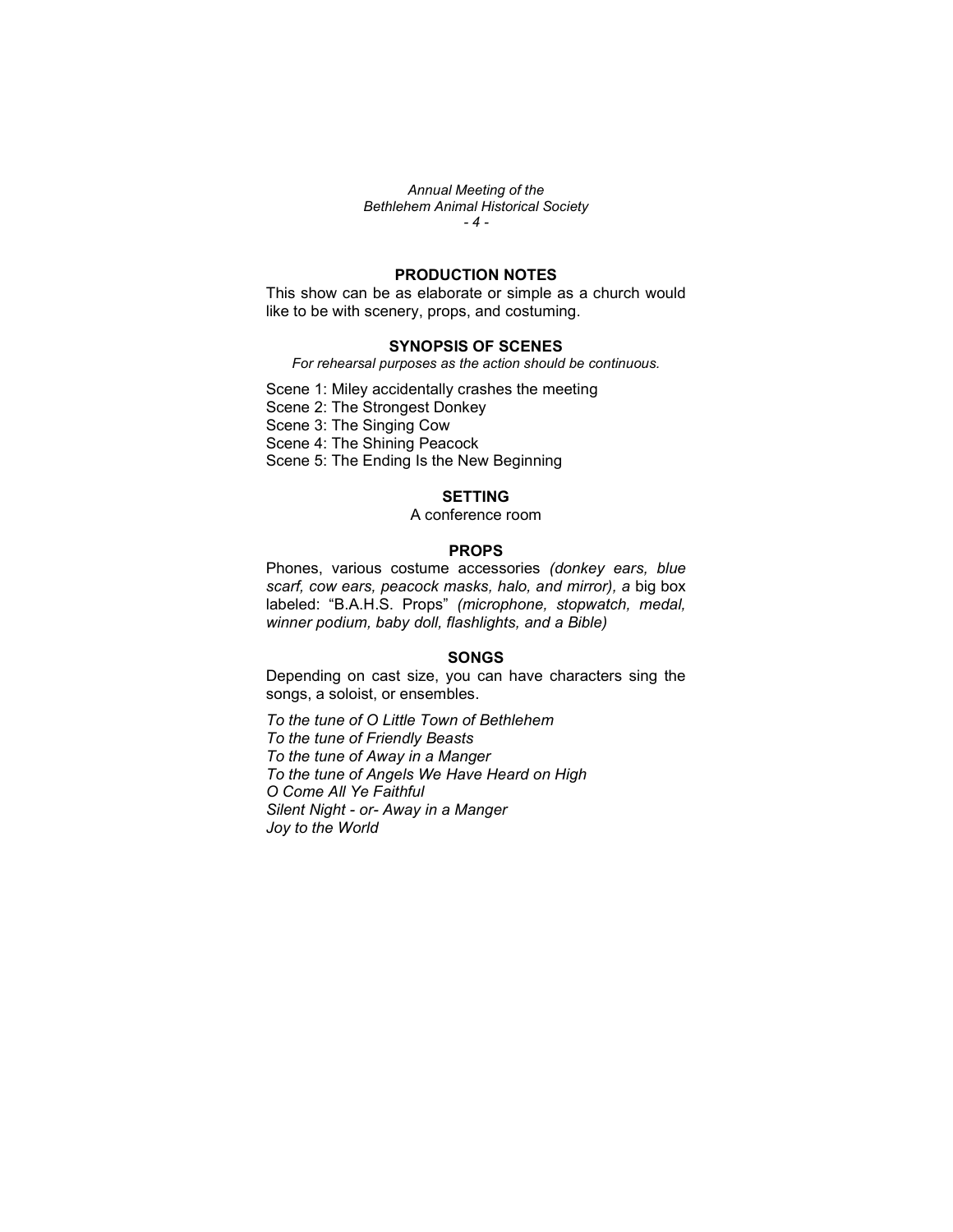Annual Meeting of the Bethlehem Animal Historical Society - 5 -

#### Scene 1: The Meeting Begins

(AT RISE: ALL ANIMALS are standing around doing character typical things. BOBO and BUFF are taking selfies. CARL and WALTER are joking with each other. BEA PEACOCK is warming up her vocal chords.)

FRANCES: Alright, everyone, let's call this meeting to order.

(MILEY walks in and stops in shock after looking around.)

MILEY: Hello! Whoa, this isn't my Sunday School class! Are you all ... animals??? At a meeting???

(All ANIMALS turn to look.)

MILEY: (Cont'd. Shocked.) What is happening right now?

**TESS:** This is the annual meeting of the Bethlehem Animal Historical Society.

MILEY: What?

**BESS:** The annual meeting of the Bethlehem Animal Historical Society.

MILEY: No, I mean, WHY ARE ANIMALS TALKING! AND SITTING AT A CONFERENCE TABLE!

TIPPY: (Runs in circles around everyone while talking.) Well, you see, a conference table is a great place to have a meeting. We can all see each other, and have a spot for our computers…

**BUFF:** It's a pretty standard committee thing. How do you not know about conference tables?

MILEY: Of course, I know about committees and conference tables! I want to know why some cows, sheep, a donkey with a bow - a peacock! -and two pigeons are talking to me right now!

GLORIA: How insulting! We are doves, not pigeons!

UNCLE PIGEON: Just do what I do, Glo, and lean into it. Uncle Pigeon, at your service.

MILEY: (Shakes Uncle Pigeon's hand.) I'm Miley.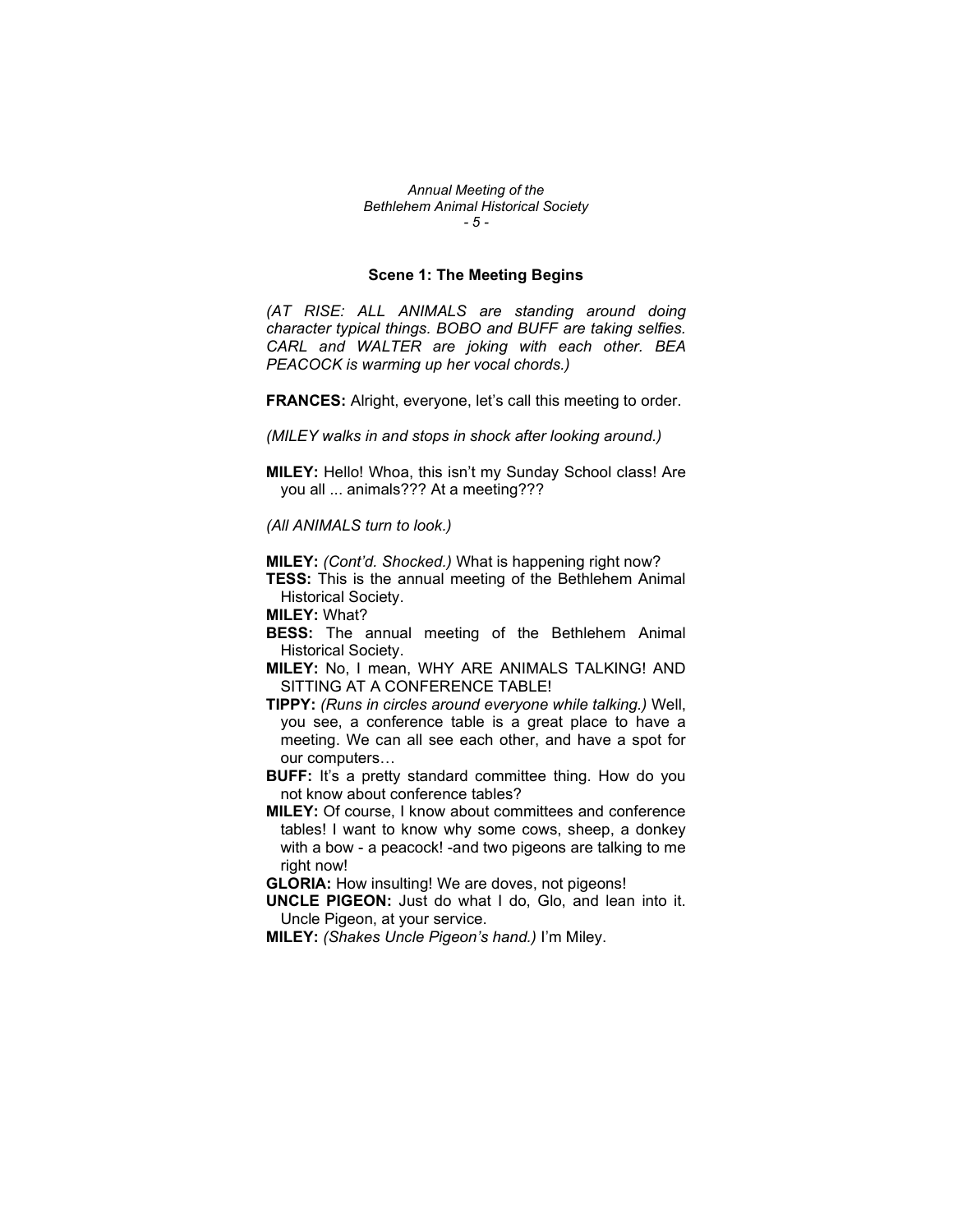Annual Meeting of the Bethlehem Animal Historical Society - 6 -

- **BOBO HEEHAW:** You mentioned my bow, is that because you like it? So sparkly! So shiny! So glorious!!!!
- CARL: I think she doesn't get it because we need to speak slower.

WALTER: Miley, do... you... understand... us... now....

- FRANCES: No, that's not it at all. She doesn't get it because she's never been at a meeting with animals before. Miley, we are the members of the Bethlehem Animal Historical Society.
- TESS: We meet every year around this time to celebrate something so, so exciting that our ancestors witnessed.
- **BESS:** Something so, so exciting! A big, huge deal that is still celebrated today!
- BEA PEACOCK: And some of us meet for the love of the theater—don't forget that on your list!
- BOBO HEEHAW: And for the instagrammable moments some of us do it for the gram. (Holds up phone to snap a selfie.)
- **BUFF:** I have to agree with Bobo here. Been doing my workouts to prepare. They say it's important for cows to stay lean. (Poses, flexing his arm muscle and winks.)
- FRANCES: Yes, yes, all of that is true. But mainly we meet for the history! And the remembrance! Of a great moment for the whole world!
- GLORIA: Before we get to our meeting, though... what are you doing here?
- MILEY: Well, I was trying to find my Sunday school class, and something must have gone wrong.
- CARL: Humans. Always getting lost. Can't find their way anywhere.
- WALTER: They really have a lot to learn from us sheep. We never get lost.
- BEA PEACOCK: You are more than welcome to stay. You could witness a great performance.

UNCLE PIGEON: I'll be playing the dove.

MILEY: I am running out of topics for my personal narrative writing. And I'm guessing a meeting with a bunch of farm animals would make for a good story…

BEA PEACOCK: Eh hem?